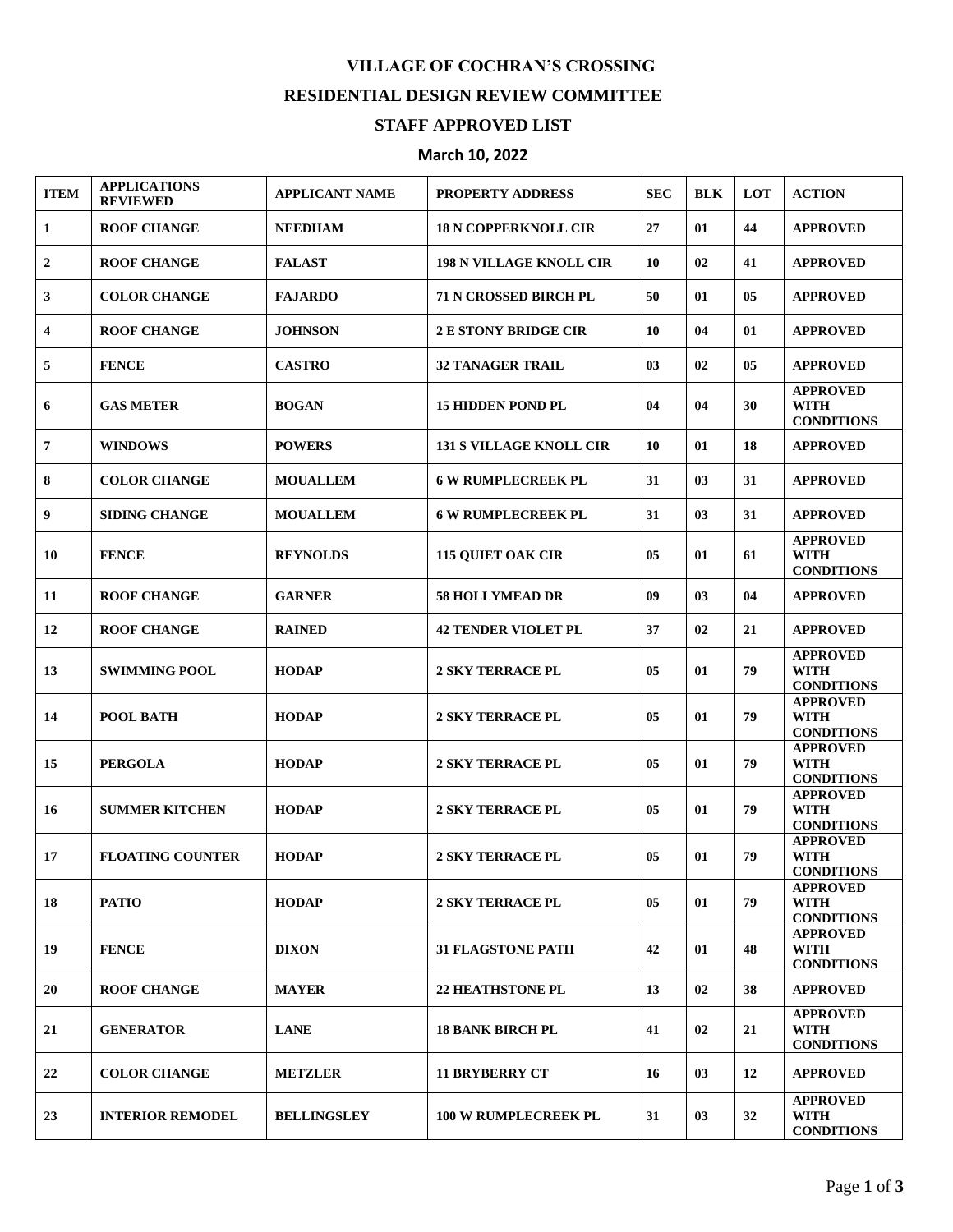| 24 | <b>GENERATOR</b>       | <b>CONNETT</b>   | <b>9 GOLDEN SUNSET CIR</b>     | 04 | 04 | 13  | <b>APPROVED</b><br>WITH<br><b>CONDITIONS</b>        |
|----|------------------------|------------------|--------------------------------|----|----|-----|-----------------------------------------------------|
| 25 | <b>GENERATOR</b>       | <b>VOLKE</b>     | <b>10 GOLDEN SUNSET CIR</b>    | 04 | 02 | 08  | <b>APPROVED</b><br><b>WITH</b><br><b>CONDITIONS</b> |
| 26 | <b>ROOF CHANGE</b>     | <b>CULBERSON</b> | <b>9 AUTUMN CRESCENT</b>       | 09 | 03 | 18  | <b>APPROVED</b>                                     |
| 27 | <b>TREE REMOVAL</b>    | <b>RUNEBERG</b>  | <b>3 FLATCREEK PL</b>          | 24 | 02 | 24  | <b>APPROVED</b><br>WITH<br><b>CONDITIONS</b>        |
| 28 | <b>FENCE</b>           | <b>AGEE</b>      | <b>88 CROWNED OAK CT</b>       | 38 | 01 | 02  | <b>APPROVED</b><br>WITH<br><b>CONDITIONS</b>        |
| 29 | <b>FENCE</b>           | <b>AGEE</b>      | <b>90 CROWNED OAK CT</b>       | 38 | 01 | 01  | <b>APPROVED</b><br><b>WITH</b><br><b>CONDITIONS</b> |
| 30 | <b>PAVER PATIO</b>     | <b>FORMAN</b>    | <b>114 E MORNING CLOUD CIR</b> | 20 | 01 | 39  | <b>APPROVED</b><br>WITH<br><b>CONDITIONS</b>        |
| 31 | <b>TREE REMOVAL</b>    | <b>KOLBE</b>     | <b>106 E AMBERGLOW CIR</b>     | 26 | 02 | 20  | <b>APPROVED</b><br><b>WITH</b><br><b>CONDITIONS</b> |
| 32 | <b>ROOF CHANGE</b>     | <b>BATES</b>     | <b>186 W AMBERGLOW CIR</b>     | 26 | 01 | 33  | <b>APPROVED</b>                                     |
| 33 | <b>FENCE</b>           | <b>OLSON</b>     | <b>152 W AMBERGLOW CIR</b>     | 26 | 02 | 02  | <b>APPROVED</b>                                     |
| 34 | <b>PERGOLA</b>         | <b>MOORE</b>     | <b>83 W LAKEMIST CIR</b>       | 20 | 02 | 04  | <b>APPROVED</b><br><b>WITH</b><br><b>CONDITIONS</b> |
| 35 | <b>TREE REMOVAL</b>    | <b>MOORE</b>     | <b>83 W LAKEMIST CIR</b>       | 20 | 02 | 04  | <b>APPROVED</b><br><b>WITH</b><br><b>CONDITIONS</b> |
| 36 | <b>DRIVEWAY PAVING</b> | <b>HANSEN</b>    | <b>250 CAPE JASMINE CT</b>     | 45 | 01 | 01  | <b>APPROVED</b>                                     |
| 37 | <b>FENCE</b>           | <b>BALLARD</b>   | <b>63 QUAIL ROCK PL</b>        | 59 | 01 | 03  | <b>APPROVED</b><br><b>WITH</b><br><b>CONDITIONS</b> |
| 38 | <b>PLAY STRUCTURE</b>  | <b>GIDMAN</b>    | <b>54 S CONCORD FOREST CIR</b> | 41 | 02 | 50  | <b>APPROVED</b>                                     |
| 39 | <b>STORAGE SHED</b>    | <b>OCONNOR</b>   | <b>45 OUAIL ROCK PL</b>        | 59 | 01 | 08  | <b>APPROVED</b><br>WITH<br><b>CONDTIONS</b>         |
| 40 | <b>TREE REMOVAL</b>    | <b>BARBER</b>    | <b>30 IRISH MOSS PL</b>        | 41 | 02 | 02  | APPROVED<br>WITH<br><b>CONDITIONS</b>               |
| 41 | <b>STORAGE SHED</b>    | <b>RODRIGUEZ</b> | <b>28 SILVER ELM PL</b>        | 01 | 03 | 74  | <b>APPROVED</b>                                     |
| 42 | <b>PATIO COVER</b>     | <b>NG</b>        | <b>15 AUTUMN CRESCENT</b>      | 09 | 03 | 16  | <b>APPROVED</b><br><b>WITH</b><br><b>CONDITIONS</b> |
| 43 | <b>ROOM ADDITION</b>   | <b>NG</b>        | <b>15 AUTUMN CRESCENT</b>      | 09 | 03 | 16  | <b>APPROVED</b><br><b>WITH</b><br><b>CONDITIONS</b> |
| 44 | <b>SUMMER KITCHE</b>   | <b>NG</b>        | <b>15 AUTUMN CRESCENT</b>      | 09 | 03 | 16  | <b>APPROVED</b><br><b>WITH</b><br><b>CONDITIONS</b> |
| 45 | <b>FIREPIT</b>         | <b>NG</b>        | <b>15 AUTUMN CRESCENT</b>      | 09 | 03 | 16  | <b>APPROVED</b><br><b>WITH</b><br><b>CONDITIONS</b> |
| 46 | <b>WINDOWS</b>         | <b>OTTEN</b>     | <b>14 THORNBUSH PL</b>         | 28 | 02 | 35  | <b>APPROVED</b>                                     |
| 47 | <b>FENCE</b>           | <b>MEIHOLD</b>   | <b>14 FLAGSTONE PATH</b>       | 42 | 02 | 01  | <b>APPROVED</b>                                     |
| 48 | <b>FENCE</b>           | <b>LINDSAY</b>   | <b>11 GENTLEWIND PL</b>        | 20 | 02 | 299 | <b>APPROVED</b><br><b>WITH</b><br><b>CONDITIONS</b> |